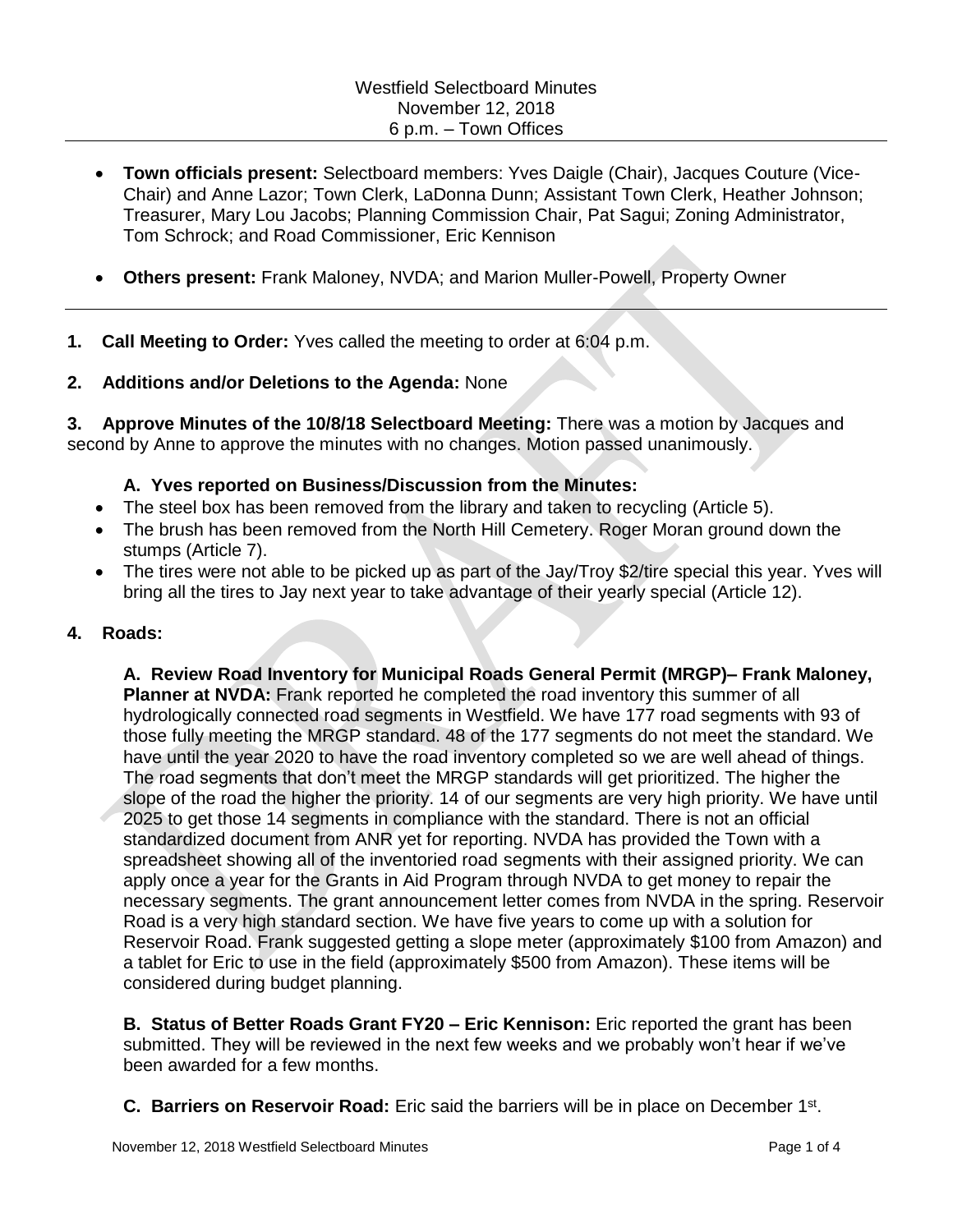**D. Status of Radar Signs for VT Route 100 – Mary Lou Jacobs:** Mary Lou reported Nate Covey from VTrans gave a list of ten new questions that need to be answered. It was suggested by Nate Covey that Topco should be used because it is an easier process to get approved. Mary Lou will talk with Andrea from Danville because they have used Topco for their signs. Mary Lou said we are looking at spring before we get this project completed.

**E. Update on Roger Tetreault's Lawn:** Yves said someone missed the corner again and went into Roger Tetreault's yard. Roger was wondering if the town would build a guardrail so cars missing the turn would stay out of his yard. It was suggested to put some very large stones on the corner in his yard. Eric suggested the stones should be placed out of the town right-of-way-7' off the road. Yves will talk to the property owner and see what he thinks about this. Eric said he could get guardrails from the state garage. Jacques felt stones would be the first choice so we're not repairing guardrails all the time. This will be discussed further after the property owner is consulted.

**F. Update on Balance Rock Road Work:** Eric said it's possible the annual work won't get done on Balance Rock Road this year because of the early snow. Eric suggested carrying over the \$30,000 from this year's budget until the spring and still raising another \$30,000 in next year's budget. The Selectboard will consider this when preparing the 2019 budget.

**G. Trash on Balance Rock Road:** More trash was dumped on Balance Rock Road. Eric knew who was dumping it and returned the last load of trash to them.

**5. Proposed Wedding Business on Loop Road – Property Owner, Marion Muller-Powell:** Marion explained she wants to start a wedding destination business using her renovated farm building. She said she is aware that she needs a local zoning permit to proceed and is currently working with the Zoning Administrator. She wanted to meet with the Selectboard to make them aware of her plans and to seek their guidance. She showed a short video about her farm. The farm building is not used for farming any longer and is not in current use. Supports have been added to the cow barn and new flooring has been put upstairs in the hay loft. She is exploring how to change the use from agriculture to commercial. She will soon be meeting with the Act 250 people. She plans to hire out the catering portion of the business and rent out the building for events. Marion said she plans on making this a wedding destination. She feels it would help local restaurants, B & B's, gas stations, general stores, etc. by bringing out of state people to the area. She had a perk test done recently and learned she will most likely need a mound system for the septic. This will be a seasonal, weekend business, from May to September. She also met with the state fire marshal. The Selectboard thanked her for sharing about her proposed business. They said their goal is to help people start new businesses in Westfield.

**6. Planning Commission Update – Chair, Pat Sagui:** Pat said, per statutory requirements, adjoining towns have received an electronic version of the proposed Town Plan changes. To date, there have been no comments from the abutting towns. The Town Plan Amendment changes will be posted on November 20<sup>th</sup> on the municipal website. Photos will be added to the file before posting to the website. Pat said she felt the concerns expressed in the community survey were addressed in the amendment changes.

**7. Zoning Administrator Concerns – Tom Schrock:** Tom said he had some questions about the sequence of actions necessary regarding applying for a zoning permit and Board of Adjustment Hearings. He expressed his interest in having the Zoning Bylaws more clearly spelled out in certain areas. He asked about amendments to the Bylaws versus a complete overhaul which may take over a year to complete the process. He shared a possible amendment he may present to the bylaws. He asked about when he should contact the town attorney and if he should work through the Planning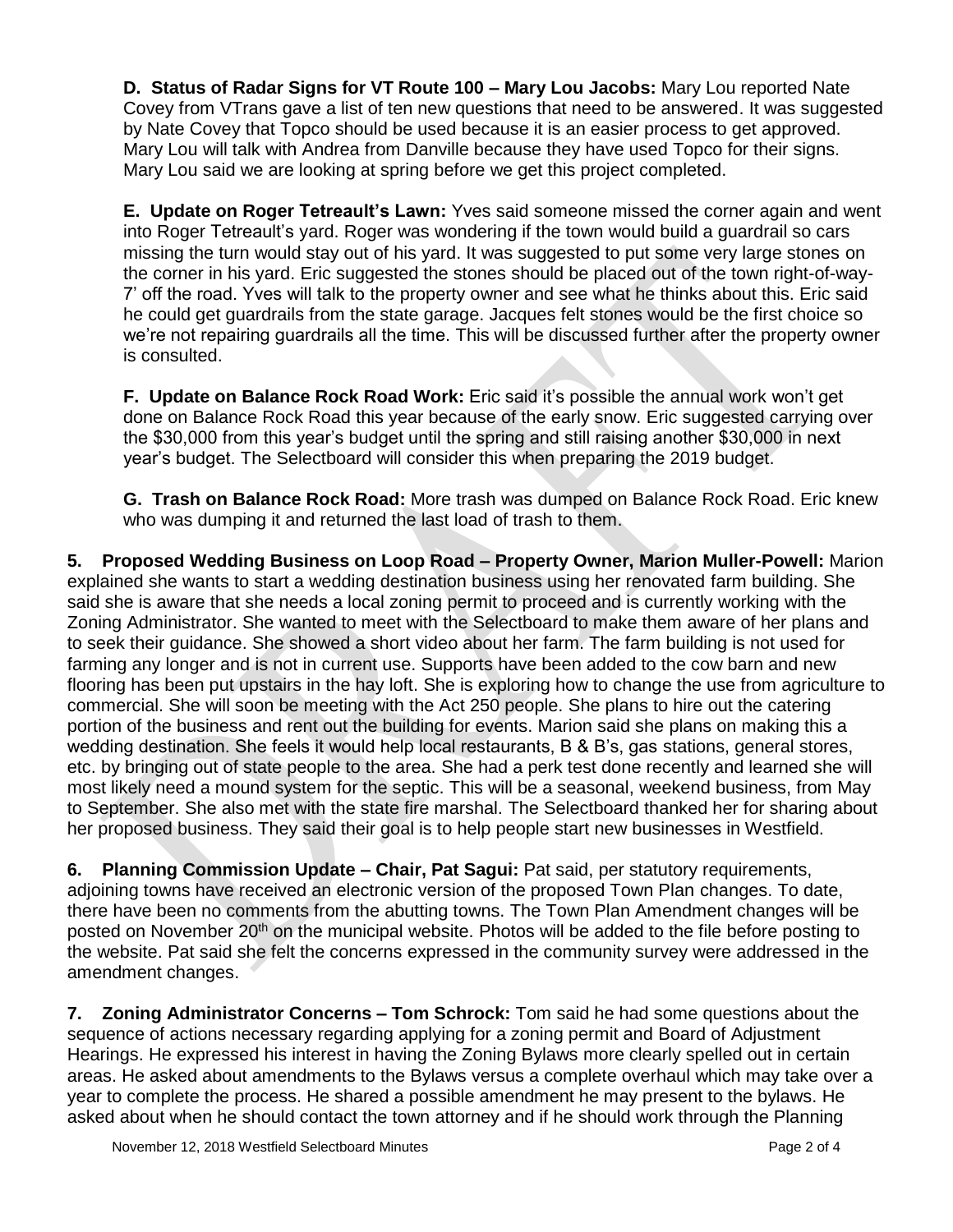Commission Chair or directly with the attorney. He was told to work directly with the town attorney on items specific to his needs such as violation letters.

# **8. Treasurer's Report:**

**A. Approve Warrants Dated 10/10, 10/17, 10/18, 10/31 and 11/7/18:** Motion by Yves and second by Jacques to approve the warrants as listed. Passed unanimously.

**B. Financial Update:** Mary Lou reported the general fund checking account has a balance of \$184,328 as of 11-8-18. We have \$16,000 due from a Better Roads Grant.

**C. Bank Rate CD Update:** Yves discussed the various rates he investigated at the local banks. There is approximately \$23,000 in savings at the Credit Union from Good Neighbor Fund payments. Mary Lou said there are eight cd's at 2.1% at the Credit Union. The earliest ones mature June 2019 and July 2019. There was a motion by Yves and second by Anne to move the Grader Fund cd's, Good Neighbor Fund cd's and the funds in savings (Good Neighbor Fund) from the North Country Federal Credit Union to Edward Jones cd's at 3.25% for three years. Passed unanimously. Mary Lou will email the Selectboard prior to investing if anything changes.

**D. Unemployment Actual Expense vs. Non-Taxable:** Mary Lou said based on our payroll this year we would have paid \$812 in unemployment tax if we were a taxable employer. In Mary Lou's opinion it is better for us to be a taxable rather than reimbursable employer as we've done in the past. Mary Lou will write a letter on December 5th requesting to change our status to taxable.

**E. PILOT Program:** \$3,269 PILOT on State Land; \$29,423 Current Use

**9. Town Clerk's Office and Recycling Center Roofing Needs:** Yves provided a quote of \$2,386.48 from Poulin Lumber for roofing materials for the Town Clerk's office. Yves estimates it will cost approximately \$2,500 to remove the old shingles. Different types of roofs were discussed. After discussion the Selectboard was in agreement to explore purchasing a standing seam roof which will last 30 plus years. LaDonna was asked to get a quote from Bob Carroll in Derby for a standing seam roof. The quote should include removal and disposal of the old shingles. This will be discussed again when preparing the budget. Yves will make the necessary repairs to the roof at the Recycling Center.

## **10. Community Center:**

**A. Update on Oil Tank Replacement:** Yves said he will purchase a 275 gallon tank from Pick and Shovel for \$639.

**B. New Stairs to Cellar:** The new stairs are finished and have skid pads for extra safety.

**11. Sheriff's Report for September:** 10.5 patrol hours and \$455 in fines were reported for September. LaDonna reported Deputy Jacobs stopped by the office to express his concern about the missing signs on North Hill Road and along Route 100 which reverts the speed limit to 50 mph in those sections. LaDonna reported this to Eric Kennison who will contact VTrans to correct the signage on Route 100, if necessary. Eric said as quickly as the signs on North Hill Road are replaced, someone steals them.